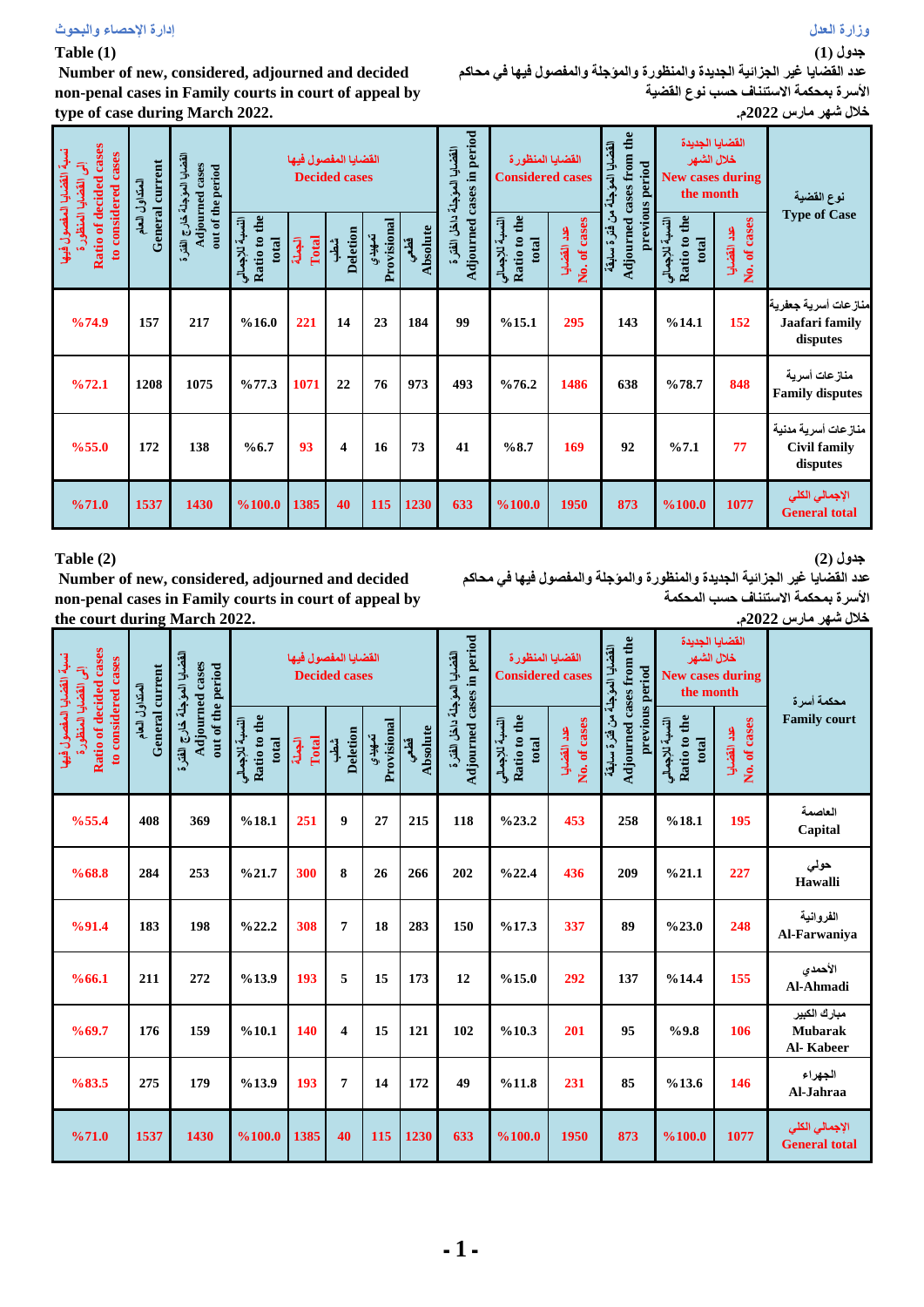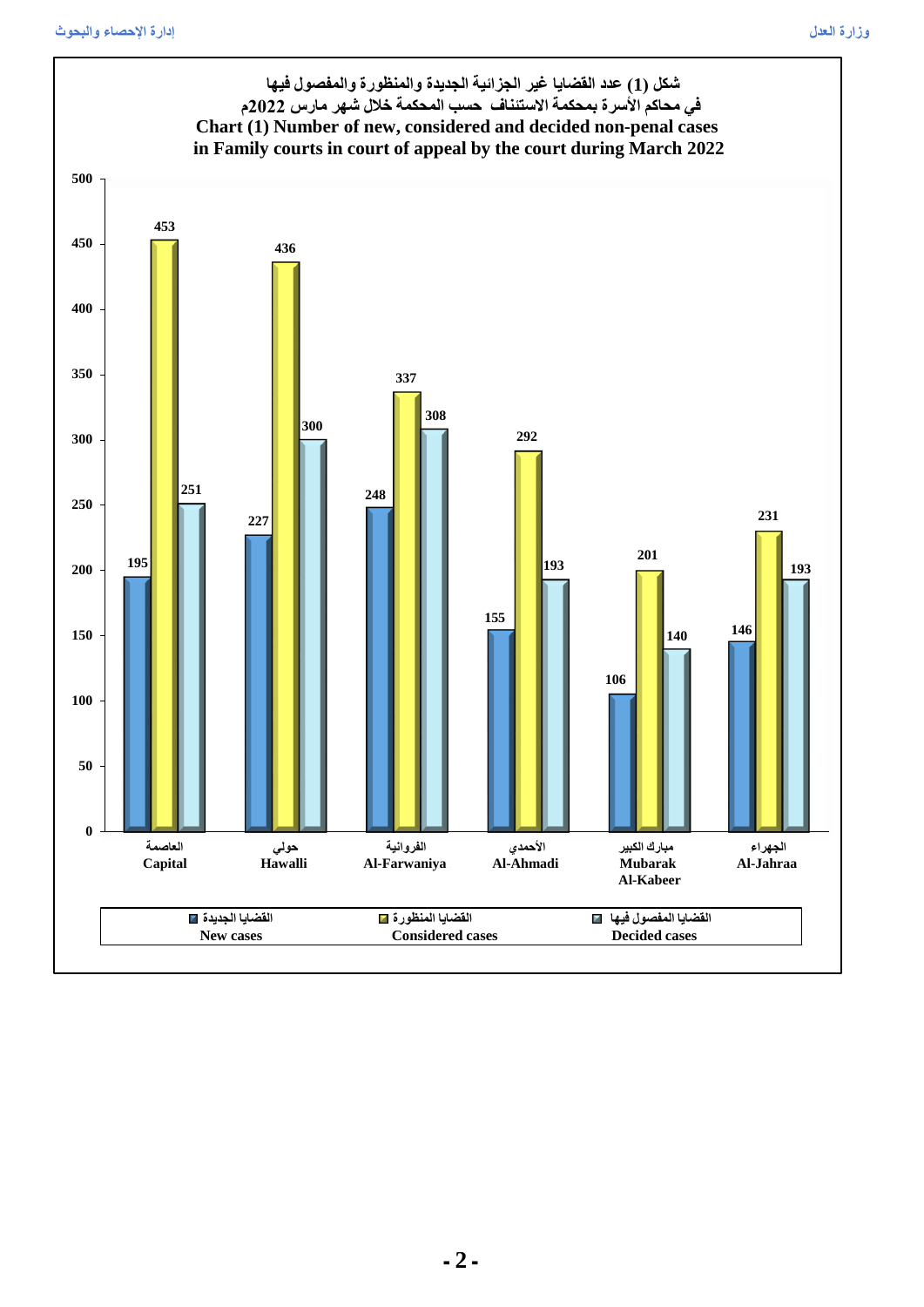**Table (3)** 

**Number of non-penal cases in Family courts in court of appeal by the court during March 2022.**

**أوالً : محكمة العاصمة court Capital : First**

**جدول )3(**

**عدد القضايا غير الجزائية في محاكم األسرة بمحكمة االستئناف حسب المحكمة خالل شهر مارس 2022م.**

| Ratio of decided cases<br>نسبة القضايا المفصول فيها<br>cases<br>$\overline{3}$<br>القضايا المنظورة<br>considered<br>$\mathbf{S}$ | General current<br>المتداول العام                       | القضايا الموجلة<br>Adjourned cases<br>out of the period<br>خارج الفترة | النسبة للإجمال<br>Ratio to<br>the total | القضايا المفصول فيها<br>Total<br>الجعلة | <b>Decided cases</b><br><b>Deletion</b><br>شطب | Provisional<br>تصهيدي | Absolute<br>قطعي | القضايا الموجلة<br>Adjourned cases in<br>period<br>ءَ داخل الفترة | القضايا المنظورة<br><b>Considered cases</b><br>النسبة للإجمال<br>Ratio to<br>the total | No. of cases<br>عدد القضايا | القضايا الموجلة<br>Adjourned cases from<br>the<br>من فقرة سابقة | القضايا الجديدة<br>خلال الشهر<br><b>New cases during</b><br>the month<br>النسبة للإجمال<br>Ratio to<br>the total | No. of cases<br>عدد القضايا | نوع القضية<br><b>Type of Case</b>                      |
|----------------------------------------------------------------------------------------------------------------------------------|---------------------------------------------------------|------------------------------------------------------------------------|-----------------------------------------|-----------------------------------------|------------------------------------------------|-----------------------|------------------|-------------------------------------------------------------------|----------------------------------------------------------------------------------------|-----------------------------|-----------------------------------------------------------------|------------------------------------------------------------------------------------------------------------------|-----------------------------|--------------------------------------------------------|
| %77.1                                                                                                                            | 52                                                      | 57                                                                     | %25.5                                   | 64                                      | $\overline{7}$                                 | 9                     | 48               | 39                                                                | %18.3                                                                                  | 83                          | 51                                                              | %16.4                                                                                                            | 32                          | منازعات أسرية جعفرية<br>Jaafari family<br>disputes     |
| %53.9                                                                                                                            | 300                                                     | 266                                                                    | %69.3                                   | 174                                     | $\overline{2}$                                 | 16                    | 156              | 76                                                                | %71.3                                                                                  | 323                         | 181                                                             | %72.8                                                                                                            | 142                         | منازعات أسرية<br><b>Family disputes</b>                |
| %27.7                                                                                                                            | 56                                                      | 46                                                                     | %5.2                                    | 13                                      |                                                | $\overline{2}$        | 11               | 3                                                                 | %10.4                                                                                  | 47                          | 26                                                              | %10.8                                                                                                            | 21                          | منازعات أسرية مدنية<br><b>Civil family</b><br>disputes |
| %55.4                                                                                                                            | 408                                                     | 369                                                                    | %100.0                                  | 251                                     | 9                                              | 27                    | 215              | 118                                                               | %100.0                                                                                 | 453                         | 258                                                             | %100.0                                                                                                           | 195                         | الإجمالي<br><b>Total</b>                               |
|                                                                                                                                  | تَّانياً : محكمة حول <i>ى</i><br>Second : Hawalli court |                                                                        |                                         |                                         |                                                |                       |                  |                                                                   |                                                                                        |                             |                                                                 |                                                                                                                  |                             |                                                        |

| cases<br>نسبة القضايا المفصول فيها<br>to considered cases<br>$\overline{\mathbf{3}}$<br>القضايا المنظور | General current<br>المتداول العام                     | القضايا العؤجلة خارج القثرة<br>Adjourned cases<br>out of the period |                                         | القضايا المفصول فيها | <b>Decided cases</b>        |                       |                  | القضايا المؤجا<br>cases in<br>period | القضايا المنظورة<br><b>Considered cases</b> |                                          | القضايا<br>Adjourned cases from<br>the previous period<br>العويشلة | القضايا الجديدة<br>خلال الشهر<br><b>New cases during</b><br>the month |                                | نوع القضية                                             |
|---------------------------------------------------------------------------------------------------------|-------------------------------------------------------|---------------------------------------------------------------------|-----------------------------------------|----------------------|-----------------------------|-----------------------|------------------|--------------------------------------|---------------------------------------------|------------------------------------------|--------------------------------------------------------------------|-----------------------------------------------------------------------|--------------------------------|--------------------------------------------------------|
| <b>Ratio of decided</b>                                                                                 |                                                       |                                                                     | النسبة للإجمال<br>Ratio to<br>the total | Total<br>الجعلة      | <b>Deletion</b><br>شط.<br>أ | Provisional<br>تمهيذي | Absolute<br>قطعي | Adjourned<br>داخل الفترة             | النسبة للإجماله<br>Ratio to<br>the total    | No. of cases<br>$\frac{9}{4}$<br>القضايا | من فترة سابقة                                                      | النسبة للإجمال<br>ខ<br>the total<br>Ratio                             | cases<br>عدد القضايا<br>No. of | <b>Type of Case</b>                                    |
| %97.8                                                                                                   | 44                                                    | 55                                                                  | %30.0                                   | 90                   | $\mathbf{1}$                | 6                     | 83               | 39                                   | %21.1                                       | 92                                       | 25                                                                 | %29.5                                                                 | 67                             | منازعات أسرية جعفرية<br>Jaafari family<br>disputes     |
| %57.1                                                                                                   | 198                                                   | 182                                                                 | %59.0                                   | 177                  | 6                           | 13                    | 158              | 141                                  | %71.1                                       | 310                                      | 168                                                                | %62.6                                                                 | 142                            | منازعات أسرية<br><b>Family disputes</b>                |
| %97.1                                                                                                   | 42                                                    | 16                                                                  | %11.0                                   | 33                   | $\mathbf{1}$                | $\overline{7}$        | 25               | 22                                   | %7.8                                        | 34                                       | 16                                                                 | %7.9                                                                  | 18                             | منازعات أسرية مدنية<br><b>Civil family</b><br>disputes |
| %68.8                                                                                                   | 284                                                   | 253                                                                 | %100.0                                  | 300                  | 8                           | 26                    | 266              | 202                                  | %100.0                                      | 436                                      | 209                                                                | %100.0                                                                | 227                            | الإجمالي<br><b>Total</b>                               |
|                                                                                                         | ثالثاً : محكمة الفروانية<br>Third: Al-Farwaniya court |                                                                     |                                         |                      |                             |                       |                  |                                      |                                             |                                          |                                                                    |                                                                       |                                |                                                        |

| Ratio of decided cases<br>نسبة القضايا المفصول فيها<br>to considered cases<br>$\overline{\mathcal{L}}$<br>المتداول العام |                   | current | القضايا العؤجلة خارج النقرة<br><b>Adjourned cases</b><br>out of the period |                                          |                 | القضايا المفصول فيها<br><b>Decided cases</b> |                       |                  | القضايا المؤجلة<br>cases in<br>period | القضايا المنظورة<br><b>Considered cases</b> |                              | Adjourned cases from the<br>القضايا المؤجلة<br>period | خلال الشهر<br><b>New cases during</b><br>the month       | القضايا الجديدة               | نوع القضية                                             |
|--------------------------------------------------------------------------------------------------------------------------|-------------------|---------|----------------------------------------------------------------------------|------------------------------------------|-----------------|----------------------------------------------|-----------------------|------------------|---------------------------------------|---------------------------------------------|------------------------------|-------------------------------------------------------|----------------------------------------------------------|-------------------------------|--------------------------------------------------------|
|                                                                                                                          | القضايا المنظور ذ | General |                                                                            | Ratio to the<br>النسبة للإجمالي<br>total | الجعلة<br>Total | <b>Deletion</b><br>شطب                       | Provisional<br>تمهيدي | Absolute<br>قطعي | Adjourned<br>داخل الفترة              | Ratio to the<br>النسبة للإجمالي<br>total    | No. of cases<br>g<br>القضايا | previous<br>من فترة سلبقة                             | the<br>النسبة للإجمالى<br>$\mathbf{e}$<br>total<br>Ratio | cases<br>عد القضايا<br>No. of | <b>Type of Case</b>                                    |
|                                                                                                                          | %35.7             | 20      | 18                                                                         | %3.2                                     | 10              | $\mathbf{1}$                                 | 1                     | 8                | 5                                     | %8.3                                        | 28                           | 16                                                    | %4.8                                                     | 12                            | منازعات أسرية جعفرية<br>Jaafari family<br>disputes     |
|                                                                                                                          | %104.0            | 139     | 149                                                                        | %92.9                                    | 286             | 3                                            | 16                    | 267              | 140                                   | %81.6                                       | 275                          | 51                                                    | %90.3                                                    | 224                           | منازعات أسرية<br><b>Family disputes</b>                |
|                                                                                                                          | %35.3             | 24      | 31                                                                         | %3.9                                     | 12              | 3                                            | $\mathbf{1}$          | 8                | 5                                     | %10.1                                       | 34                           | 22                                                    | %4.8                                                     | 12                            | منازعات أسرية مدنية<br><b>Civil family</b><br>disputes |
|                                                                                                                          | %91.4             | 183     | 198                                                                        | %100.0                                   | 308             | $\overline{7}$                               | 18                    | 283              | 150                                   | %100.0                                      | 337                          | 89                                                    | %100.0                                                   | 248                           | الإجمالي<br><b>Total</b>                               |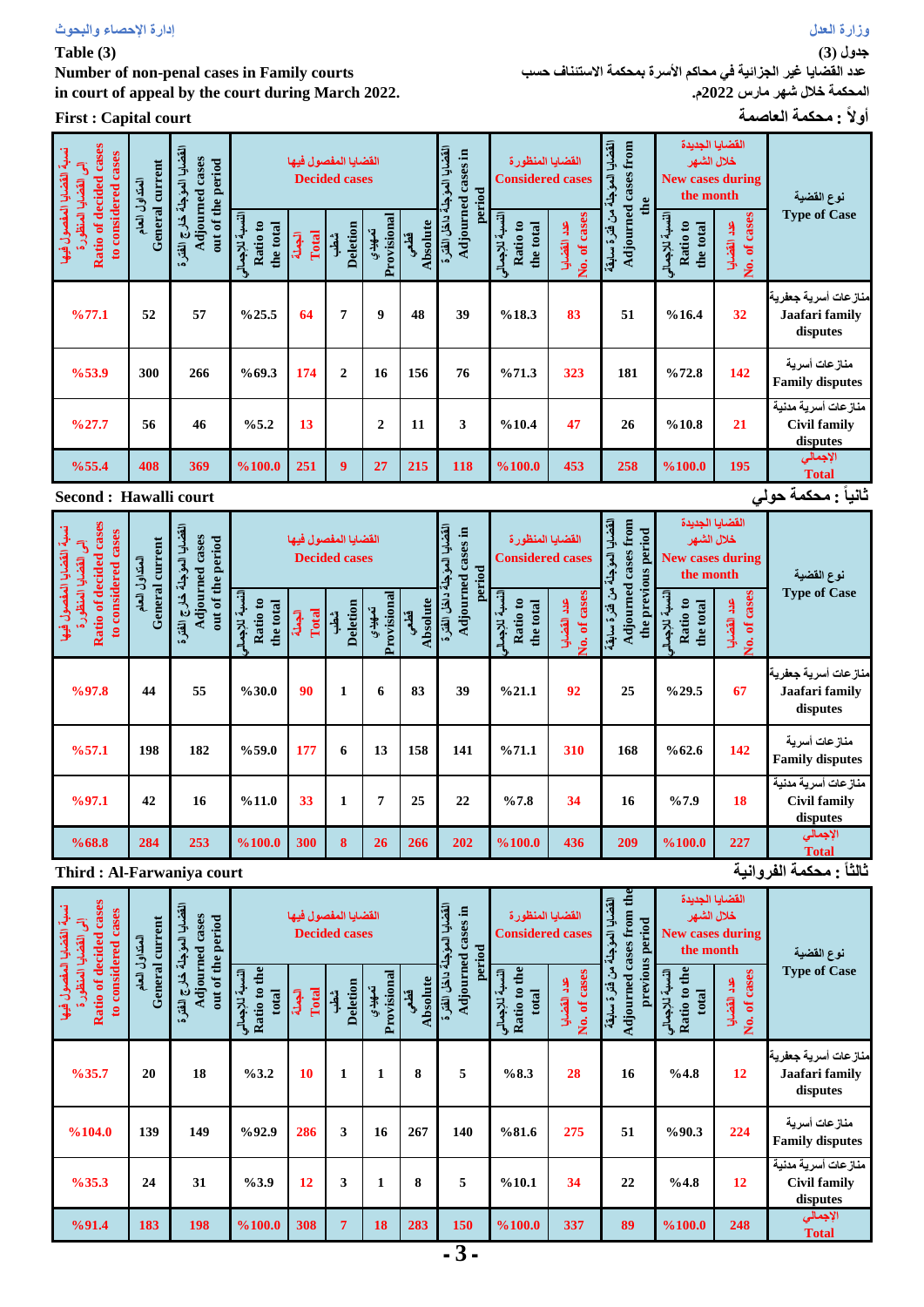### **Dependant / Table (3)**

**Number of non-penal cases in Family courts in court of appeal by the court during March 2022.**

**Fourth : Al-Ahmadi court األحمدي محكمة : ًرابعا**

**تابع / جدول )3(**

**عدد القضايا غير الجزائية في محاكم األسرة بمحكمة االستئناف حسب المحكمة خالل شهر مارس 2022م.**

| Ratio of decided cases<br>القضايا العؤجلة خارج القشرة<br>to considered cases<br>Adjourned cases<br>General current<br>إلى القضايا المنظورة<br>المتداول العام |     |                   |                                          | القضايا المفصول فيها   | <b>Decided cases</b>    |                       |                  |                                                          | القضايا المنظورة<br><b>Considered cases</b> |                             | القضايا المؤجلة<br>period                             | القضايا الجديدة<br>خلال الشهر<br><b>New cases during</b><br>the month |                               | نوع القضية                                             |
|--------------------------------------------------------------------------------------------------------------------------------------------------------------|-----|-------------------|------------------------------------------|------------------------|-------------------------|-----------------------|------------------|----------------------------------------------------------|---------------------------------------------|-----------------------------|-------------------------------------------------------|-----------------------------------------------------------------------|-------------------------------|--------------------------------------------------------|
| نسبة القضايا المفصول فيها                                                                                                                                    |     | out of the period | Ratio to the<br>النسبة للإجمالي<br>total | Total<br>شطب<br>الجعلة | Deletion                | Provisional<br>تعهيدي | Absolute<br>قطعي | Adjourned cases in period<br>القضايا المؤجلة داخل الفقرة | Ratio to the<br>النسبة للإجمالي<br>total    | No. of cases<br>عدد القضايا | Adjourned cases from the<br>previous<br>من فترة سابقة | Ratio to the<br>النسبة للإجمالي<br>total                              | of cases<br>عدد القضايا<br>Ź. | <b>Type of Case</b>                                    |
| %71.9                                                                                                                                                        | 7   | 31                | %11.9                                    | 23                     | $\mathbf{1}$            | $\mathbf{2}$          | 20               |                                                          | %11.0                                       | 32                          | 22                                                    | %6.5                                                                  | 10                            | منازعات أسرية جعفرية<br>Jaafari family<br>disputes     |
| %63.7                                                                                                                                                        | 193 | 220               | %78.2                                    | 151                    | $\overline{\mathbf{4}}$ | 13                    | 134              | 12                                                       | %81.2                                       | 237                         | 108                                                   | %83.2                                                                 | 129                           | منازعات أسرية<br><b>Family disputes</b>                |
| %82.6                                                                                                                                                        | 11  | 21                | %9.8                                     | 19                     |                         |                       | 19               |                                                          | %7.9                                        | 23                          | 7                                                     | %10.3                                                                 | 16                            | منازعات أسرية مدنية<br><b>Civil family</b><br>disputes |
| %66.1                                                                                                                                                        | 211 | 272               | %100.0                                   | 193                    | 5                       | 15                    | 173              | 12                                                       | %100.0                                      | 292                         | 137                                                   | %100.0                                                                | 155<br>لدار المعامل           | الإجمالي<br><b>Total</b>                               |

**Fifth : Mubarak Al-Kabeer court**

**خامساً : محكمة مبارك الكبير**

| cases                                                                                        |                                                  | القضايا العؤجلة خارج الفترة<br>Adjourned cases<br>General current<br>out of the period<br>المتداول العام |                                          |                 | القضايا المفصول فيها<br><b>Decided cases</b> |                       |                         | القضايا المؤجلة داخل الفترة | القضايا المنظورة<br><b>Considered cases</b> |                             | Adjourned cases from the<br>القضايا المؤجلة<br>previous period | القضايا الجديدة<br>خلال الشهر<br><b>New cases during</b><br>the month |                             | نوع القضية                                             |
|----------------------------------------------------------------------------------------------|--------------------------------------------------|----------------------------------------------------------------------------------------------------------|------------------------------------------|-----------------|----------------------------------------------|-----------------------|-------------------------|-----------------------------|---------------------------------------------|-----------------------------|----------------------------------------------------------------|-----------------------------------------------------------------------|-----------------------------|--------------------------------------------------------|
| Ratio of decided cases<br>نسبة القضايا المفصول فيها<br>إلى القضايا المنظورة<br>to considered |                                                  |                                                                                                          | Ratio to the<br>النسبة للإجمالي<br>total | Total<br>الجملة | Deletion<br>شطب                              | Provisional<br>تعهيدي | <b>Absolute</b><br>قطعي | Adjourned cases in period   | Ratio to the<br>النسبة للإجمالي<br>total    | No. of cases<br>عدد القضايا | من فترة سابقة                                                  | Ratio to the<br>النسبة للإجمالي<br>total                              | No. of cases<br>عدد القضايا | <b>Type of Case</b>                                    |
| %58.2                                                                                        | 30                                               | 52                                                                                                       | %22.9                                    | 32              | $\overline{\mathbf{4}}$                      | 5                     | 23                      | 16                          | %27.4                                       | 55                          | 27                                                             | %26.4                                                                 | 28                          | منازعات أسرية جعفرية<br>Jaafari family<br>disputes     |
| %79.4                                                                                        | 127                                              | 93                                                                                                       | %71.4                                    | 100             |                                              | 5                     | 95                      | 78                          | %62.7                                       | 126                         | 54                                                             | %67.9                                                                 | 72                          | منازعات أسرية<br><b>Family disputes</b>                |
| %40.0                                                                                        | 19                                               | 14                                                                                                       | %5.7                                     | 8               |                                              | 5                     | 3                       | 8                           | %10.0                                       | 20                          | 14                                                             | %5.7                                                                  | 6                           | منازعات أسرية مدنية<br><b>Civil family</b><br>disputes |
| %69.7                                                                                        | 176                                              | 159                                                                                                      | %100.0                                   | 140             | $\overline{\mathbf{4}}$                      | 15                    | 121                     | 102                         | %100.0                                      | 201                         | 95                                                             | %100.0                                                                | 106                         | الإجمالي<br><b>Total</b>                               |
|                                                                                              | سادساً : محكمة الجهراء<br>Sixth: Al-Jahraa court |                                                                                                          |                                          |                 |                                              |                       |                         |                             |                                             |                             |                                                                |                                                                       |                             |                                                        |

| cases<br>نسبة القضايا المفصول فيها<br>الى القضايا المنظور ة<br>cases<br>إلى القضايا المنظور | current<br>المتداول العام | القضايا المؤجلة خارج الفترة<br>cases<br>out of the period |                                         |                 | القضايا المفصول فيها<br><b>Decided cases</b> |                       |                  | القضايا المؤجد<br>Adjourned cases in<br>period | القضايا المنظورة<br><b>Considered cases</b> |                                          | القضايا المؤجلة<br>Adjourned cases from<br>the previous period | القضايا الجديدة<br>خلال الشهر<br><b>New cases during</b><br>the month |                                | نوع القضية                                             |
|---------------------------------------------------------------------------------------------|---------------------------|-----------------------------------------------------------|-----------------------------------------|-----------------|----------------------------------------------|-----------------------|------------------|------------------------------------------------|---------------------------------------------|------------------------------------------|----------------------------------------------------------------|-----------------------------------------------------------------------|--------------------------------|--------------------------------------------------------|
| <b>Ratio of decided</b><br>considered<br>$\overline{\mathbf{c}}$                            | General                   | Adjourned                                                 | النسبة للإجمال<br>Ratio to<br>the total | Total<br>آلجيلة | Deletion<br>شك                               | Provisional<br>تعهيدي | Absolute<br>قطعي | ، داخل الفترة                                  | النسبة للإجمالي<br>Ratio to<br>the total    | No. of cases<br>$\frac{9}{4}$<br>القضايا | من فتر ة سابقة                                                 | النسبة للإجمالى<br>ន<br>the total<br>Ratio                            | cases<br>عند القضايا<br>No. of | <b>Type of Case</b>                                    |
| %40.0                                                                                       | $\overline{\mathbf{4}}$   | $\overline{\mathbf{4}}$                                   | %1.0                                    | $\overline{2}$  |                                              |                       | $\mathbf{2}$     |                                                | %2.2                                        | 5                                        | $\mathbf{2}$                                                   | %2.1                                                                  | 3                              | منازعات أسرية جعفرية<br>Jaafari family<br>disputes     |
| %85.1                                                                                       | 251                       | 165                                                       | %94.8                                   | 183             | $\overline{7}$                               | 13                    | 163              | 46                                             | %93.1                                       | 215                                      | 76                                                             | %95.2                                                                 | 139                            | منازعات أسرية<br><b>Family disputes</b>                |
| %72.7                                                                                       | 20                        | 10                                                        | %4.1                                    | $\mathbf{8}$    |                                              | $\mathbf{1}$          | $\overline{7}$   | 3                                              | %4.8                                        | 11                                       | 7                                                              | %2.7                                                                  | 4                              | منازعات أسرية مننية<br><b>Civil family</b><br>disputes |
| %83.5                                                                                       | 275                       | 179                                                       | %100.0                                  | 193             | $\overline{7}$                               | 14                    | 172              | 49                                             | %100.0                                      | 231                                      | 85                                                             | %100.0                                                                | 146                            | الإجمالي<br><b>Total</b>                               |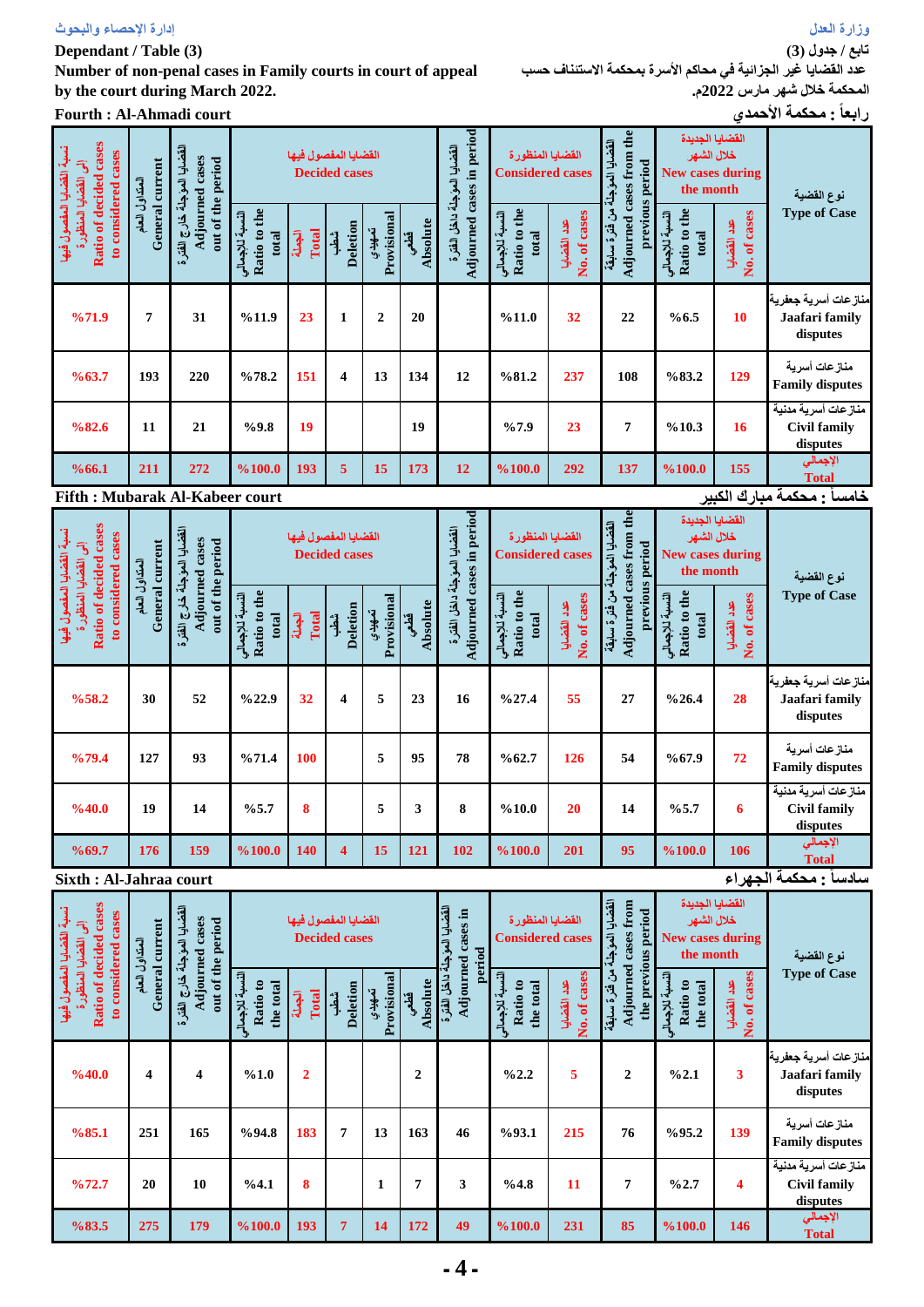## **Table (4)**

**Number of new, considered and decided non-penal cases in Family courts in court of appeal by the court during March 2022 in comparisons with the same month from the last year.**

| عدد القضايا غير الجزائية الجديدة والمنظورة والمفصول فيها بمحاكم |
|-----------------------------------------------------------------|
| الأسرة في محكمة الاستئناف حسب المحكمة خلال شهر مارس 2022م       |
| مقارنـاً بنفس الشـهر من الـعام السـابق.                         |

**جدول )4(**

|                                    | القضايا المفصول فيها<br><b>Decided cases</b> |                         |                                    | القضايا المنظورة<br><b>Considered cases</b> |                                |                                       | القضايا الجديدة<br><b>New cases</b> |                         | محكمة أسرة                                  |  |
|------------------------------------|----------------------------------------------|-------------------------|------------------------------------|---------------------------------------------|--------------------------------|---------------------------------------|-------------------------------------|-------------------------|---------------------------------------------|--|
| نسبة التغير<br><b>Change ratio</b> | مارس 2021<br><b>March 2021</b>               | مارس 2022<br>March 2022 | نسبة التغير<br><b>Change ratio</b> | مارس 2021<br><b>March 2021</b>              | مارس 2022<br><b>March 2022</b> | نسبة التغير<br><b>Change</b><br>ratio | مارس 2021<br><b>March 2021</b>      | مارس 2022<br>March 2022 | <b>Family court</b>                         |  |
| $\frac{623.6}{ }$                  | 203                                          | 251                     | $\frac{9}{6}3.4$ -                 | 469                                         | 453                            | $%12.6-$                              | 223                                 | 195                     | العاصمة<br>Capital                          |  |
| $%16.4-$                           | 359                                          | 300                     | %2.6                               | 425                                         | 436                            | $%10.6-$                              | 254                                 | 227                     | حولى<br>Hawalli                             |  |
| %3.7                               | 297                                          | 308                     | $\frac{9}{67.2}$ -                 | 363                                         | 337                            | %30.5                                 | <b>190</b>                          | 248                     | الفروانية<br>Al-Farwaniya                   |  |
| %10.3                              | 175                                          | 193                     | $%16.8-$                           | 351                                         | 292                            | $\frac{0}{28.2}$                      | 216                                 | 155                     | الأحمدي<br>Al-Ahmadi                        |  |
| $%18.1-$                           | 171                                          | 140                     | $\frac{628.0}{ }$                  | 279                                         | 201                            | $\frac{625.9}{ }$                     | 143                                 | 106                     | مبارك الكبير<br><b>Mubarak</b><br>Al-Kabeer |  |
| %65.0                              | 117                                          | 193                     | %7.4                               | 215                                         | 231                            | $%7.0-$                               | 157                                 | 146                     | الجهراء<br>Al-Jahraa                        |  |
| %4.8                               | 1322                                         | 1385                    | $\frac{9}{67.2}$ -                 | 2102                                        | 1950                           | $%9.0-$                               | 1183                                | 1077                    | الإجمالي<br><b>Total</b>                    |  |